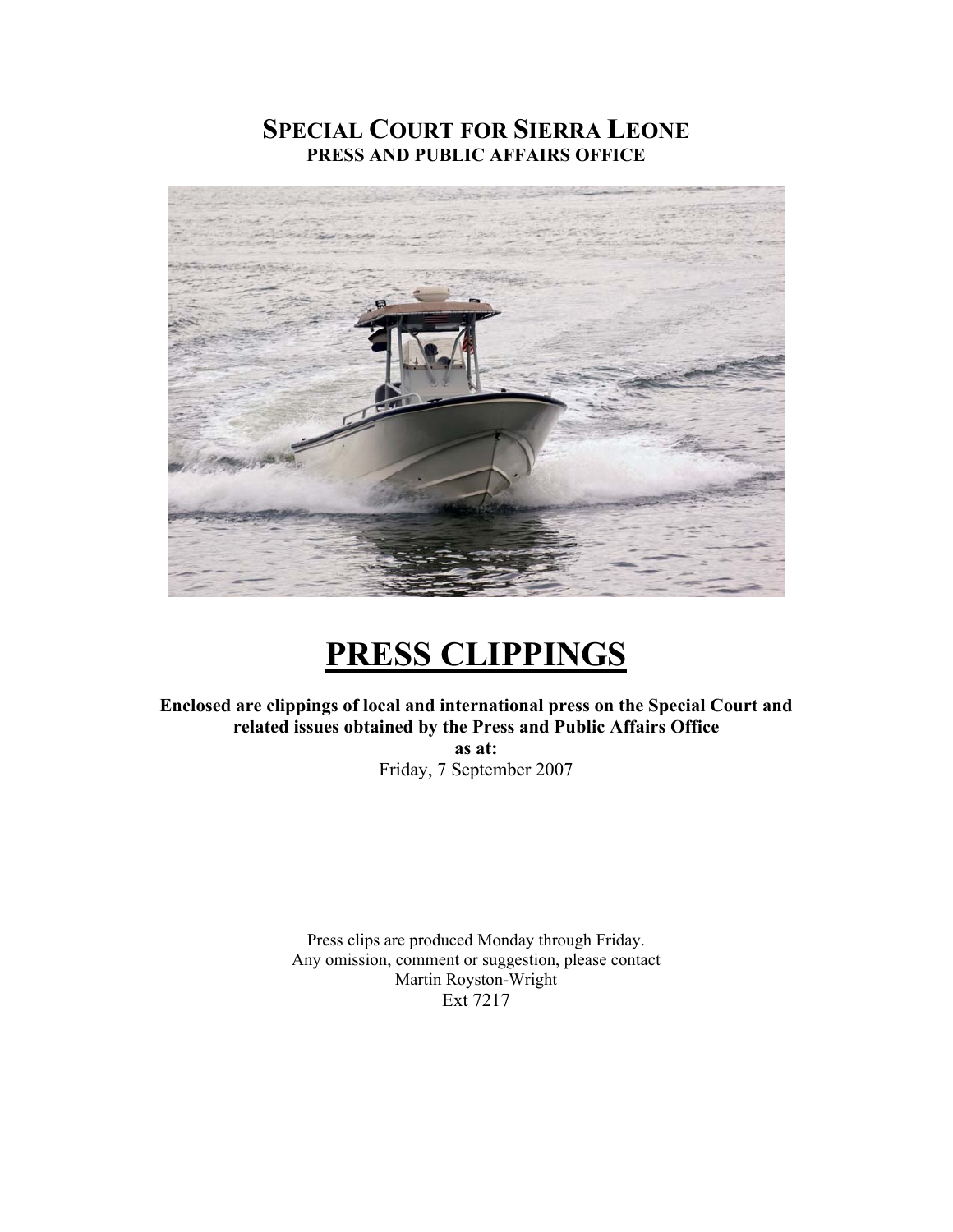| <b>Local News</b>                                                                      |               |
|----------------------------------------------------------------------------------------|---------------|
| <b>ONS Warns Against Security Threat / Standard Times</b>                              | Page 3        |
| <b>International News</b>                                                              |               |
| Financing of Special Court for Sierra Leone / <i>European Union</i>                    | Page 4        |
| JPC on Taylor's Witnesses Issue / The Inquirer (Monrovia)                              | Pages 5-6     |
| 72 Witnesses to Testify Against Taylor / The Analyst (Monrovia)                        | Pages 7-8     |
| Ex-Liberian Leader's Son Charged Again / Associated Press                              | Page 9        |
| Sierra Leonean's Civil War Amputees Say They Have Been Let Down / Agence France Presse | Pages $10-11$ |
| UNMIL Public Information Office Media Summary / UNMIL                                  | Pages 12-14   |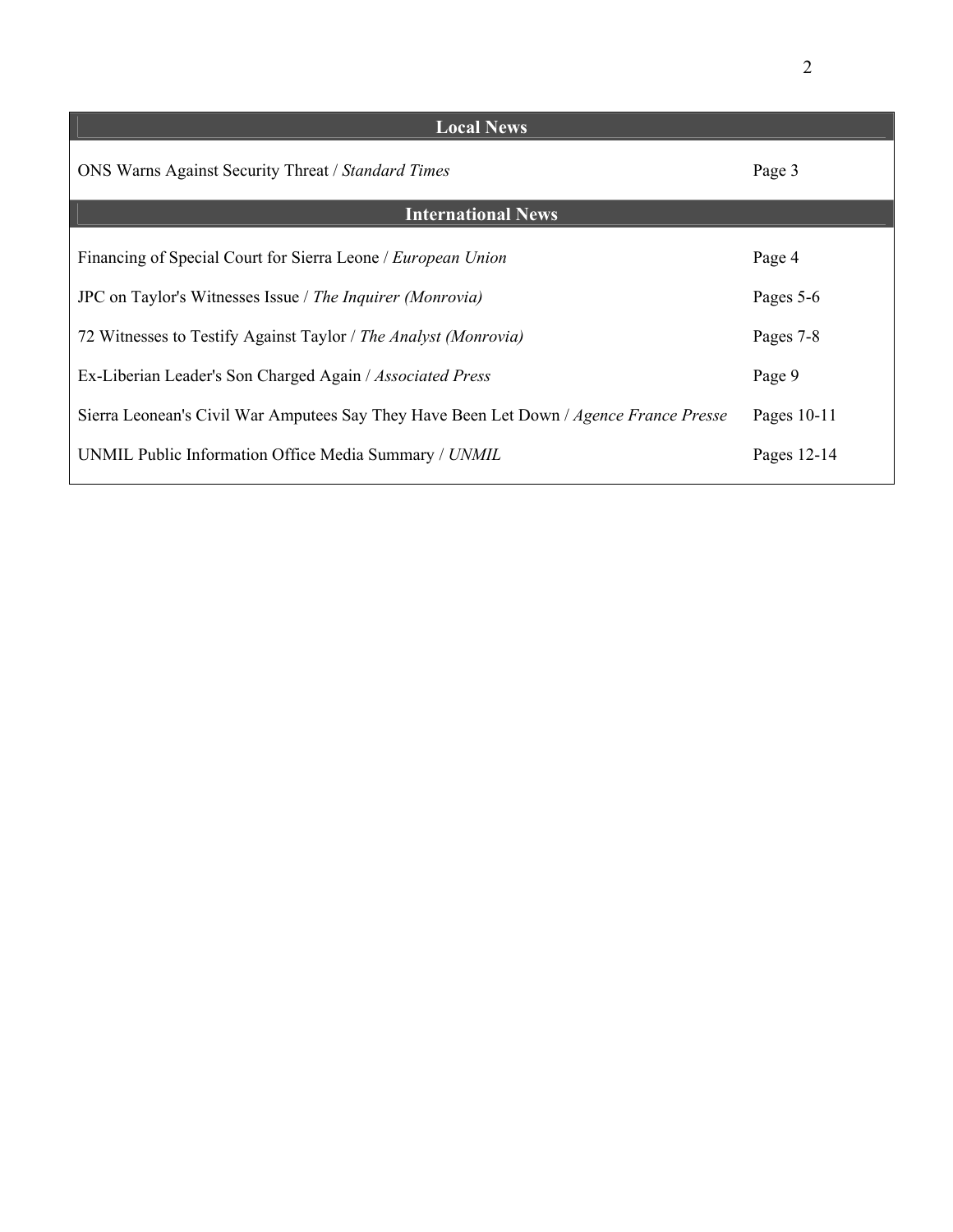Standard Times Friday, 7 September 2007

# **Warns against** security threa **BY EDWARD MARAH**

The National Coordinator of National Security Brig. Rtd. Kellie Hassan Conteh has said in Freetown that the Office of National Security (ONS) will not sit idly by allowing few unpatriotic elements to destabilize the security of the state:

Addressing some media practitioners at State House on Tuesday 4th September 2007, Brig. Rtd. Kellie Conteh expressed his dissatisfaction over some. newspapers publications which he referred to as inciting, and threat to national security and development.

He stated that some media houses are habitually attacking the UN family in the country, and other

stakeholders in the election process. ONS Coordinator lamented on the prevailing negative media repors that undermine the peace and economic development of the country.

He reminded that the country has just gone through difficult time of 10 year civil war which the United Nation played a leading role to end the war.

Brigadier Rtd. Kellie Conteh said that Sierra Leone on transformation from war to peace and development that needs to be processed with patriotism. "We will not allow anybody to take us back from the stress we are about to overcome," said the ONS Coordinator. He warned those media houses

that in the habit of promoting tribalism, regionalism and inciting one group against the other to stop publishing such articles. The retired military officer however, commended majority of the media houses for reporting accurately the electoral process in educating the public on national issues. He also acknowledged the role of the media in nation building and pledged the ONS' continuous collaboration with the Sierra Leone Association of Journalists (SLAJ).

President of SLAJ Alhaji Ibrahim Ben Kargbo welcomed the SLAJ/ONS partnership in addressing issues of national concern, adding that SLAJ remains committed to a peaceful and non-violence election.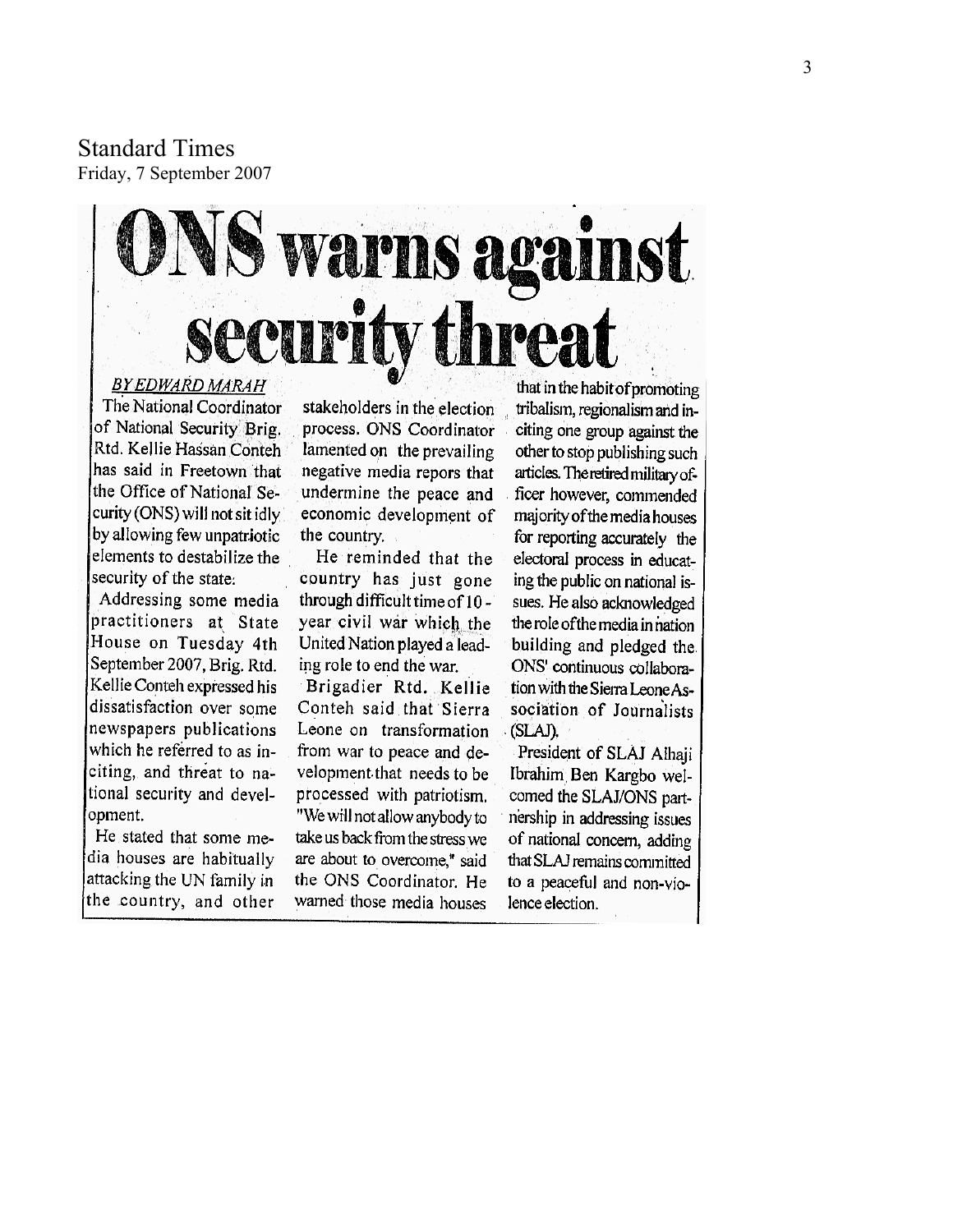Thursday, 6 September 2007

## **FINANCING OF SPECIAL COURT FOR SIERRA LEONE**

In a resolution on the Special Court for Sierra Leone, set up to try those responsible for war crimes in that country, Parliament urges the international community to ensure that funding for the court does not run out, particularly ahead of the crucial trial of former Liberian President Charles Taylor.

The court was established by an agreement between the United Nations and the Government of Sierra Leone to prosecute those responsible for serious violations of international humanitarian law and Sierra Leonean law in the territory of Sierra Leone since 30 November 1996, notably war crimes and crimes against humanity.

The trial against Charles Taylor - indicted on 17 counts of crimes against humanity and war crimes, including murder, mutilation, rape, sexual slavery and the recruitment of child soldiers - is a seen as a test case. However, his trial has been adjourned until 7 January 2008 - and the court is likely to exhaust its funding by October 2007.

Precedent-setting role of the special court

In its resolution, adopted by 69 votes to 0 with one abstention, Parliament describes the court as "a precedent-setting development in international law, as it is the first tribunal to indict a sitting African head of state for war crimes and crimes against humanity". It points out that "the fight against impunity is one of the cornerstones of the Union's human rights policy, and the international community bears responsibility for supporting it in order to promote the effectiveness of the accountability mechanisms put in place".

The inability to bring the trial of Charles Taylor to a conclusion would, say MEPs, undermine the establishment of a lasting peace in the region and also prejudice the development of international criminal justice.

Financial contributions needed urgently from all states

The court currently receives financial support from the EU through the EIDHR. In addition, EU Member States, especially the United Kingdom and the Netherlands, have contributed consistently.

Parliament urges "all States, including EU Member States, to contribute further to the operations of the Special Court for Sierra Leone in order to ensure that the Special Court can take its work to a successful conclusion". It also asks the European Commission "to provide continuing funding for the Special Court in the forthcoming national programmes with Sierra Leone" and "calls on the UN Secretary-General, in consultation with the UN Security Council, to explore all the possible financial ways to enable the Special Court to complete its crucial functions".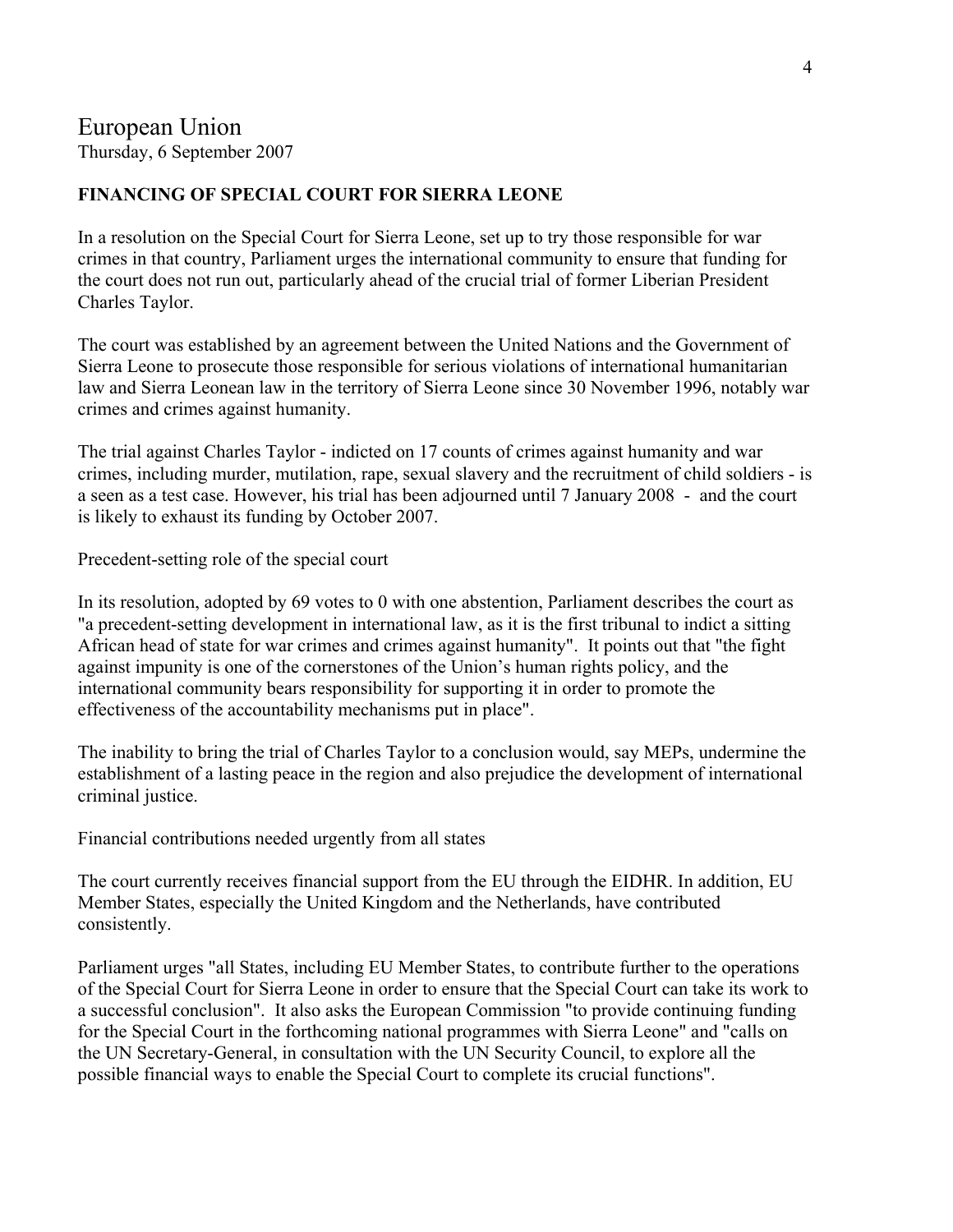## The Inquirer (Monrovia) Thursday, 6 September 2007

#### **JPC on Taylor's Witnesses Issue**

By C. Winnie Saywah Monrovia

The trial of the former President, Charles Taylor in The Hague has been postponed to January 7 next year due to a motion filed by his new Defense Council, but Mr. Augustine Toe says he differs with one of the conditions stated in the motion concerning potential witnesses' unwillingness to testify due to the prevailing United Nations travel ban and assets freeze scheme.

The new defense team hired to represent the interest of former President Taylor in a motion seeking for continuance/postponement of the case for an additional four months giving three reasons and one reason was that they were encountering difficulties in getting Liberians who are willing to testify on behalf of Mr. Taylor for fear that they might be put on the UN travel ban list or their assets might be seized.

The National Director of the Catholic Justice and Peace Commission, Toe said the idea of placing travel ban on some Liberians does not mean that in exceptional cases as such, indulgence can not be provided by the United Nations and the Liberian government.

The JPC boss said the political cry by Taylor's defense team is in no way an hindrance to the resumption of the trial noting that the lead Defense Council of the accused, Countenay Griffiths, in a press conference held in Monrovia recently, did not name any of the identified witnesses who are willing to testify for fear that the travel ban could possibly entrap them. He stated that the council requested a dispensation for such individuals but it was not granted.

Director Toe said human rights cannot be practised in vacuum therefore the process must be given a chance and; in as much as the JPC is campaigning against the culture of impunity, it is also concerned about the grave charges of war crime hanging on a former leader and citizen of Liberia.

He further stated, "but there are also fundamental rules regulating prison cells or else there should be no prisons. We were opportuned to visit The Hague but all attempts to talk to Mr. Taylor in person were thwarted; however, we were directed to his defense council."

Speaking on Charles Taylor's current condition, Director Toe disclosed that the former Liberian President's physical health is excellent

Director Toe along with other human rights activists, journalists and other interested international parties traveled, to The Hague lately to witness the August 20 court session of the accused. He told reporters yesterday that following the adjournment of the trial; all sources contacted on the well-being of Mr. Taylor said the reports of Mr. Taylor's ill condition circulated in Liberia were untrue.

He revealed that Mr. Taylor is given a meal allowance; eats what he wants and prepares his own food. This he added is based on security reasons. The JPC boss further stated that Mr. Taylor's immediate family members are allowed to visit him and that he is provided adequate office space.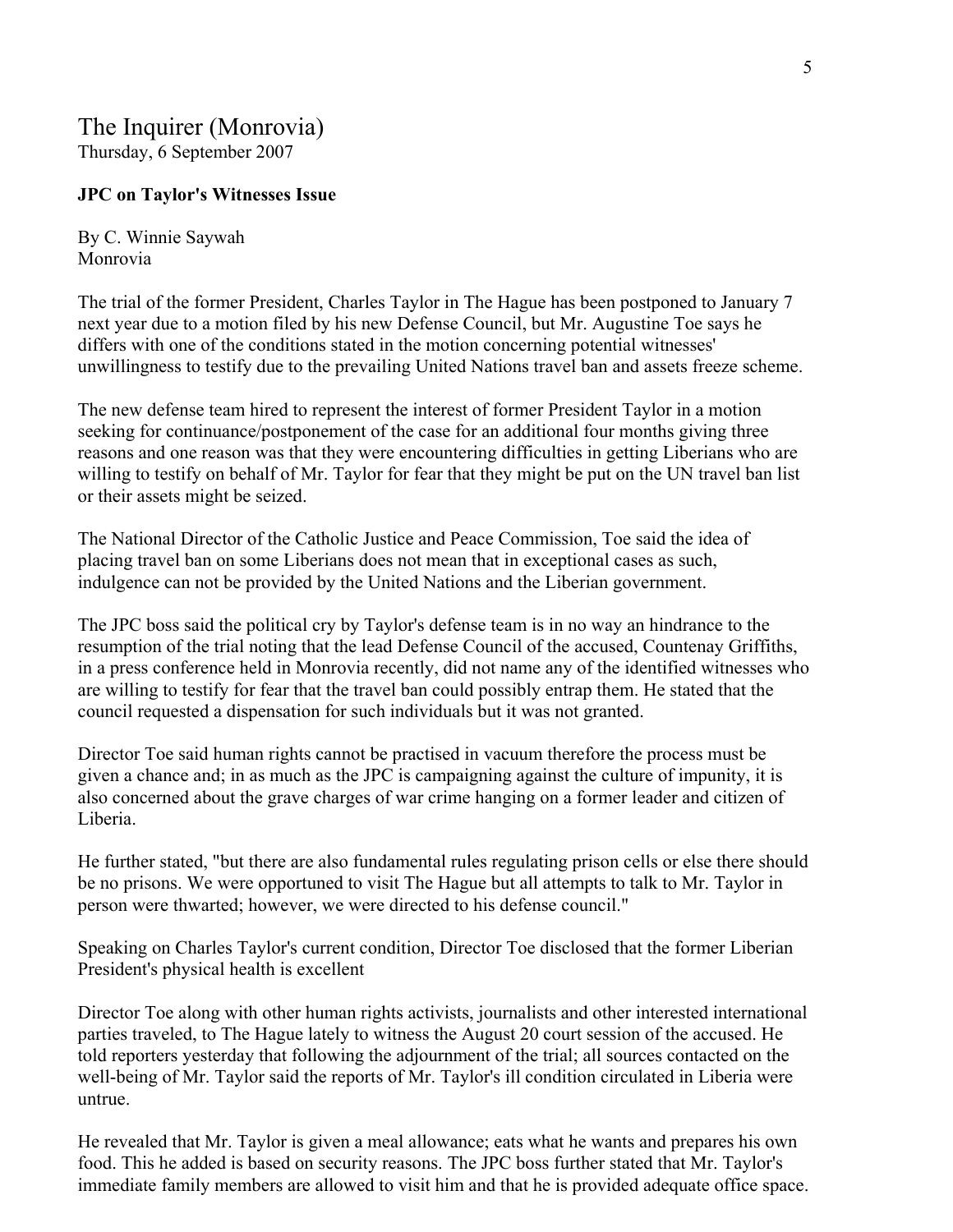He said Taylor is still relevant to citizens in and out of Liberia and many people, out of reasons best known to themselves, brew tension and sometimes confusion; adding that these negative reports even led the JPC to take keen interest in witnessing all the trials of Mr. Taylor.

The JPC boss said the commission intends to remain in constant contact with its international partners, officials of the Special Court and the defense office of Mr. Taylor so as to inform the Liberian people at all times about the proceedings of the trial when it begins next year.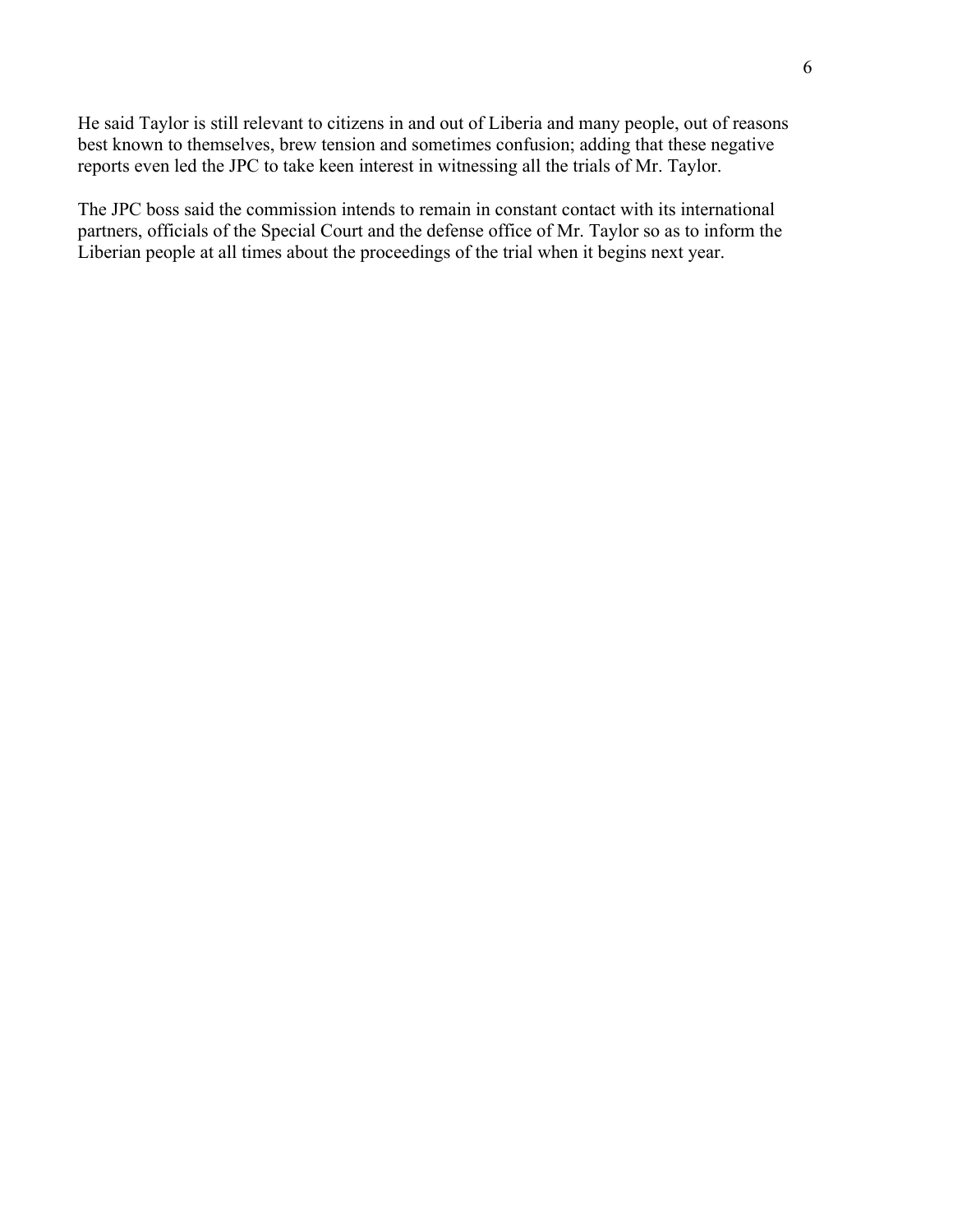# The Analyst (Monrovia)

Thursday, 6 September 2007

## **72 Witnesses to Testify Against Taylor**

#### By George J. Borteh

It has been established in Monrovia that about 72 witnesses produced by the prosecution in the trial of former Liberian President Charles Taylor by the Special Court of Sierra Leone sitting in The Hague, Netherlands are prepared to testify against him.

The witnesses accordingly, have been drawn into several categories including amputees from the Sierra Leonean civil conflict.

The Executive Director of the Catholic Justice and Peace Commission, (JPC), Cllr. Augustine Toe, made the disclosure yesterday during a press conference held at the National Catholic Secretariat in Monrovia.

Cllr. Toe, who has just returned from The Hague where he had gone to acquaint himself with the trial of Mr. Taylor, said the 72 witnesses will be transported taken to The Hague before the start of the trial which has been scheduled for January 7, 2008.

On June 4th, 2003, the Special Court for Sierra Leone unsealed an indictment for the ex Liberian President for War Crimes and Crimes against humanity. Mr. Taylor has pleaded not guilty to all 11 counts of the charges.

His new defense team headed by Jamaican-born-British lawyer, Cllr. Courtenay Griffiths, filed a motion seeking for postponement of the case for four months to allow him to adequately prepare, a petition which presiding Judge Julia Sebutinde granted.

Cllr. Toe said the defense lawyers informed the court in their motion that potential witnesses for their client (Taylor), are unwilling to testify because of the prevailing travel ban and asset freeze imposed on them by the UN Security Council.

But under Security Council resolution, the United Nations will relax the travel ban for those wanting to go to The Hague to testify in the trial.

Meanwhile, the JPC boss disclosed further that while in The Hague, sources told him that Mr. Taylor has been well taken care of by authorities of the Special Court.

"We spoke to officials of the Special Court for Sierra Leone, to people from the defense team of Mr. Taylor; we spoke to representatives of other Human Rights organizations concerning reports in Liberia that the rights of Mr. Taylor are being abused/violated as a detainee," he noted.

He added that Mr. Taylor's lead counsel, Cllr. Griffiths, at a press conference held on August 20, 2007 following adjournment of the trial in The Hague, intimated that his client has been well taken care of in prison.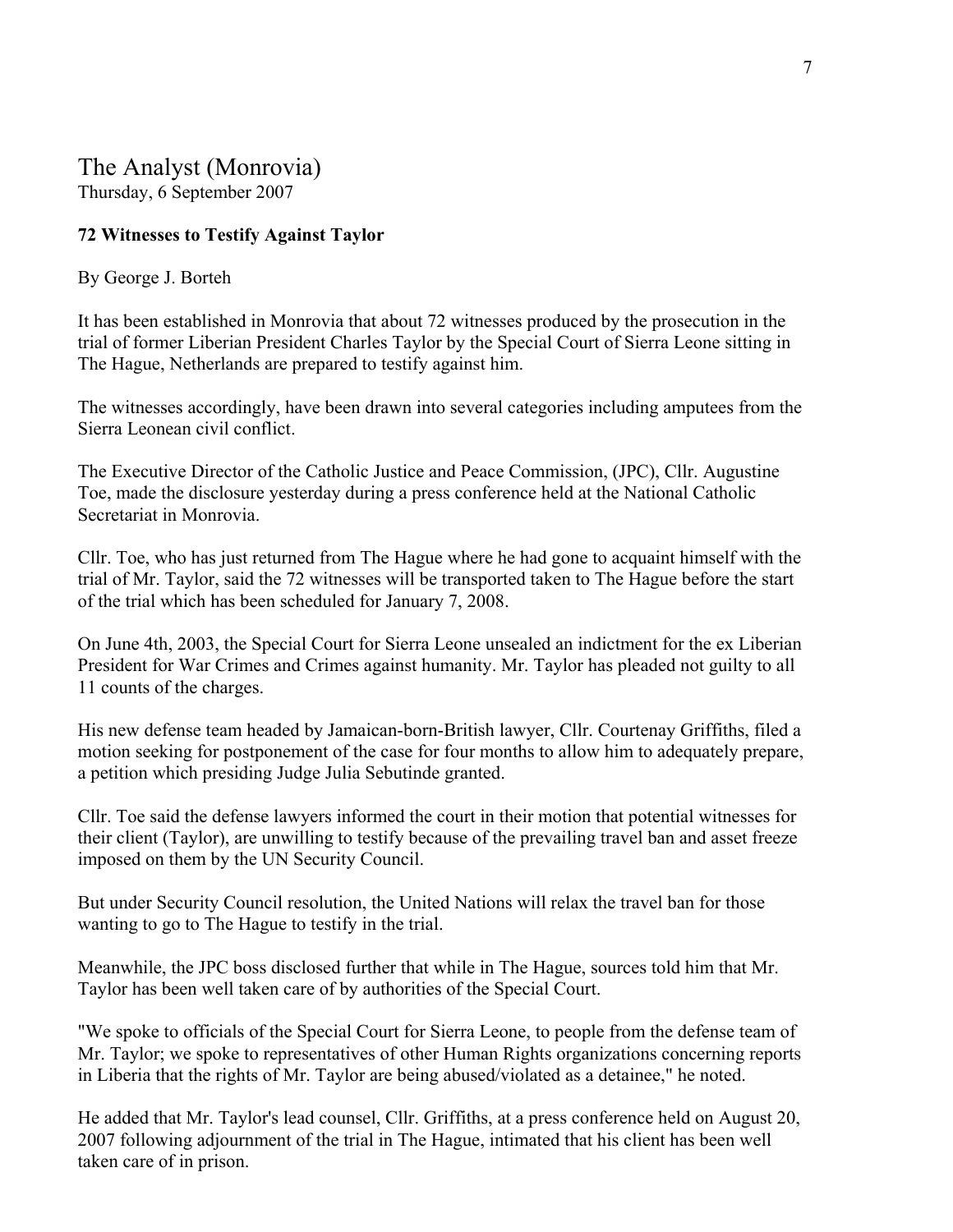"Today, Mr. Taylor eats what he wants. Mr. Taylor is given meal allowance, he prepares his own food; not that the Special Court does not employ a cook for Mr. Taylor," said Cllr. Toe.

He added that family members of the former Liberian leader are permitted to visit him, noting that more resources including office spaces in both The Hague and in Monrovia are provided.

Cllr. Toe who did not have an opportunity to talk with Mr. Taylor during his visit to The Hague, stressed that the JPC will remain in constant contact with its international partners, officials of the Special Court and the defense team of Mr. Taylor.

He assured that the Commission will do everything necessary to inform the Liberian public on proceedings of the trial when it begins next year as well as the well being of Mr. Taylor. Cllr. Toe said his trip to The Hague, was facilitated by a partner, Misereor of Germany.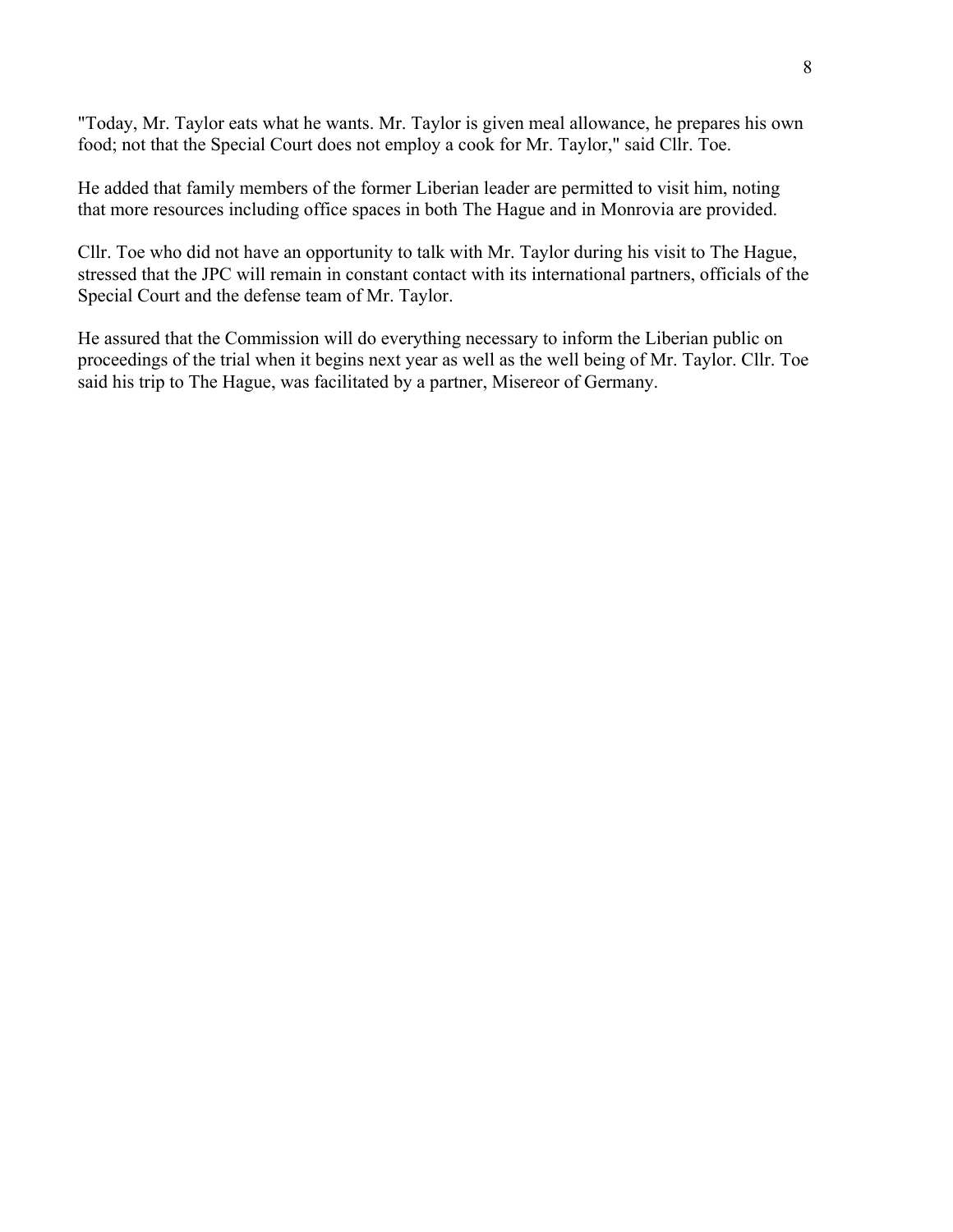# Associated Press

Friday, 7 September 2007

## **Ex-Liberian Leader's Son Charged Again**

MIAMI (AP) — A federal grand jury on Thursday added charges of torture against the son of former Liberian president Charles Taylor for crimes allegedly committed in that West African country while his father was in power.

Charles McArthur Emmanuel, also known as Chuckie Taylor, was charged with one count of torture last year and now faces four more torture counts, as well as one new count each of conspiracy to torture, use of a firearm in a violent crime and conspiracy to use a firearm in a violent crime.

Documents released by the prosecution don't identify the additional victims, but say they were stabbed, cut, given electrical shocks, severely beaten with firearms and burned with molten plastic, lit cigarettes and an iron.

Emmanuel, who was born in Boston, is being prosecuted under a never-before-used 1994 law that makes it a crime for an American citizen to commit torture overseas. He was allegedly the head of the paramilitary Anti-Terrorist Unit in his father's government, and is accused of torturing and helping to torture people in Liberia between 1999 and 2003.

Telephone and e-mail messages left for Emmanuel's attorney, Miguel Caridad, were not immediately returned Thursday.

Emmanuel, 30, is being held without bail on the torture charges, which carry a potential life sentence; his trial is set for January 2008. He is also serving an 11-month sentence for falsifying his father's name on a passport application before arriving in March at Miami International Airport from Trinidad.

Emmanuel was born to an ex-girlfriend of Taylor's during his time as a college student in Boston.

His father Charles Taylor faces trial later this year before a special United Nations tribunal in The Hague, Netherlands, on charges of war crimes and crimes against humanity for allegedly overseeing the murder, rape and mutilation of thousands of people during neighboring Sierra Leone's bloody 10-year civil war.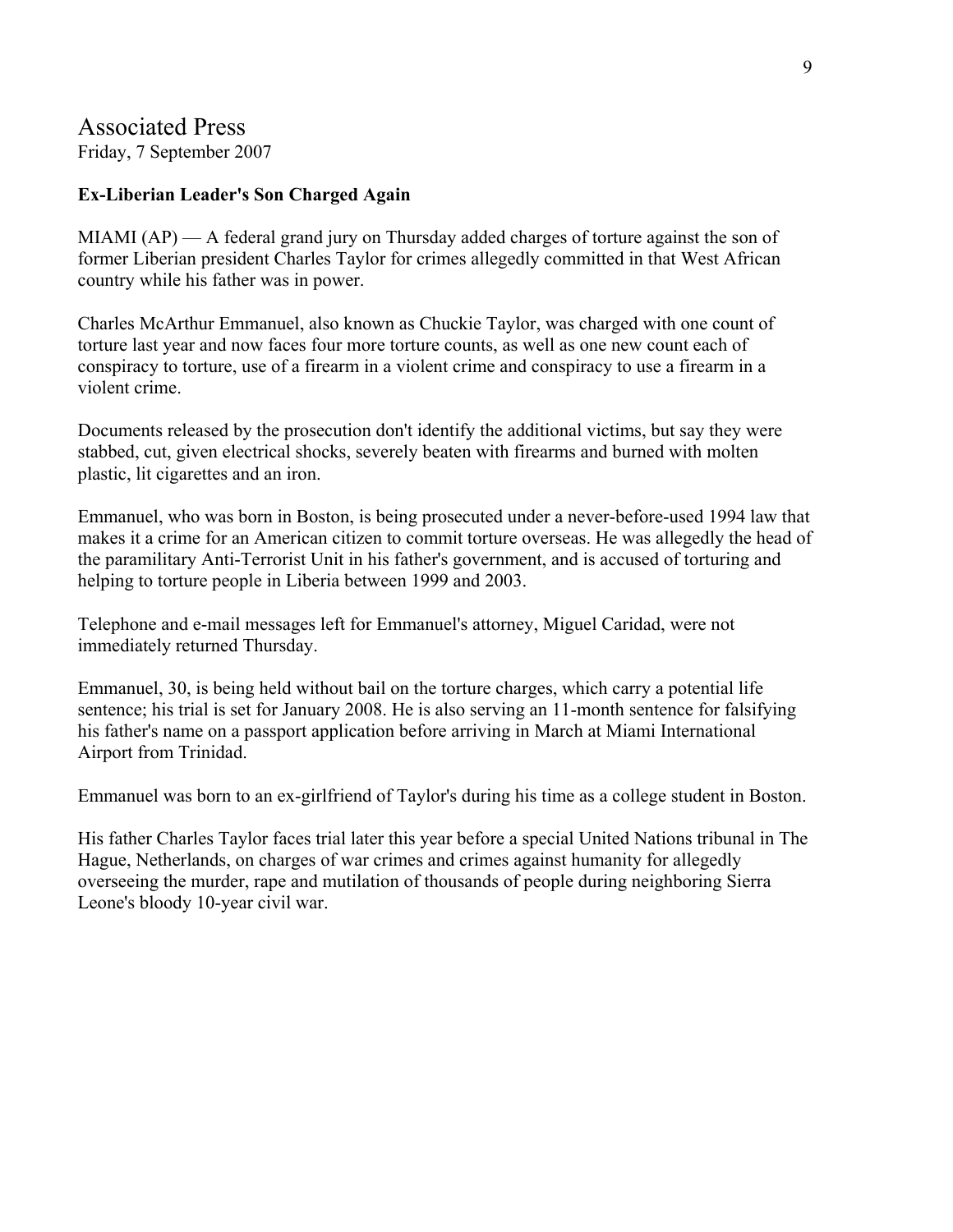# Agence France Presse

Friday, 7 September 2007

#### **Sierra Leonean's civil war amputees say have been let down**

## by Susan Njanji

JUI, Sierra Leone, Sept 7, 2007 (AFP) - With both hands hacked off in the Sierra Leone civil war, Mustapha Mansaray, 56, sits on the veranda of his house, counting by the day the time he has spent on that one wooden bench.

Glaring at a plastic jar filled with his pills, and a small basketful of cigarettes and boxes of matches, he is precise that he has spent exactly seven years and three days bound to that bench in this settlement 30 kilometres (20 miles) east of Freetown.

With no hands and one leg now paralysed, the former cocoa beans trader is now a pauper. From his little wares, he makes just about two dollars a day, for his family of eight children.

But the presidential election run-off due on Saturday has given him and thousands of other victims of Sierra Leone's gruesome 10-year civil war a fresh chance to ponder the future.

"I will be happy to have a government that shows concern about our most basic needs -- health and the children we can no longer take care of because of this," said Mansaray, lifting what remains of his two amputated limbs.

He is one of the thousands whose limbs were chopped off with machetes in cold blood by bands of marauding rebels during the country's 10-year civil war which ended in 2001, and is considered one of the most gruesome wars in modern history.

As the west African nation goes to the polls for the second round of voting to pick a new president to succeed President Ahmad Tejan Kabbah, the victims of the savage war are annoyed at the outgoing government for paying lip service to their plight.

The election pits against one another candidates of the only two political parties to have ruled this country -- the governing Sierra Leone People's Party (SLPP) and the opposition All People's Congress (APC).

The APC is promising change while the ruling party is grappling for a win to ensure continuity of the work it says it has already started.

The elections will be the first since a truth and reconciliation commission report (TRC) recommended reparations for the war victims. Many of the bereft war victims look likely to vote with their empty stomachs.

"We are the forgotten people by government ... cast aside," said Morlai Kamara, a double amputee at the nearby Grafton settlement.

Kadiatu Fofana, whose two legs were chopped off with an axe in the diamond-rich town of Koidu at a time she had a seven-month-old baby, bemoans the lack of help from the government.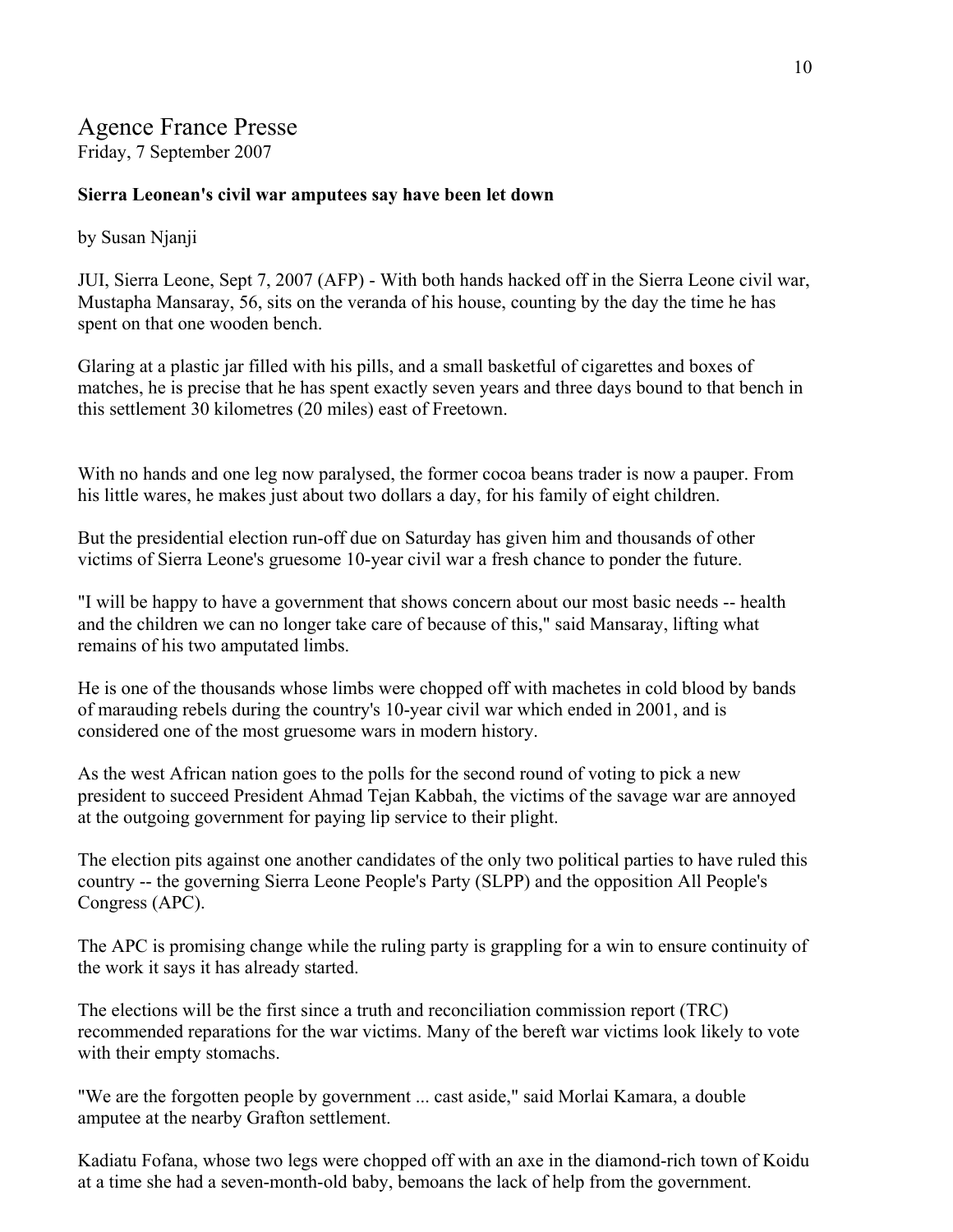"We have had a rough standard of living," she said.

Thanks to foreign humanitarian aid agencies, including the Norwegian Refugee Council (NRC), she and hundreds of others have houses in 36 settlements dotted across the mineral-wealth country.

"The house I am living in was built by the NRC as part of their assistance to amputees. Yet our own government has not given us a cent since 1999. We hope things will get better with a new government. Perhaps they will take our case seriously," she said.

Kamara, who lost a child to illness because he could not afford medical fees, said "I pray that the new government's attitude to us will be different and that the TRC recommendations will be implemented."

Jusu Jarka, head of the Amputees Association, said the war victims met last month and agreed to give the new government an ultimatum to pay them out reparations as TRC recommended.

"We are especially angry with the government for failing to address our needs, but instead taking care of the needs of ex-combatants, some of them are the very perpetrators of the atrocities," said the 50-year-old former bank security officer.

But the victims who have been patient with the past regime, vow not to waste time with the new administration.

"We are giving them six months to implement the TRC recommendations, failure of which we will take to the streets," said Jarka.

Unisa Sesay, spokesman for National Commission for Social Action, an official social welfare organisation, said that reparations were set to begin.

"We would have launched the reparations programme already but because of the elections, there has been a delay," he told AFP.

In a 2005 white paper responding to the TRC recommendations, Sierra Leone pledged to timely pay out the damages subject to availability of funds.

For Chermot Sesay, 23, a one-time vocational technical college student in eastern Kenema where rebels hacked off both his legs in 1998, "the government instead of seeking our welfare, brought us the (warcrimes) Special Court."

"Even those charged by the court are living better than us -- better fed, better health," he said.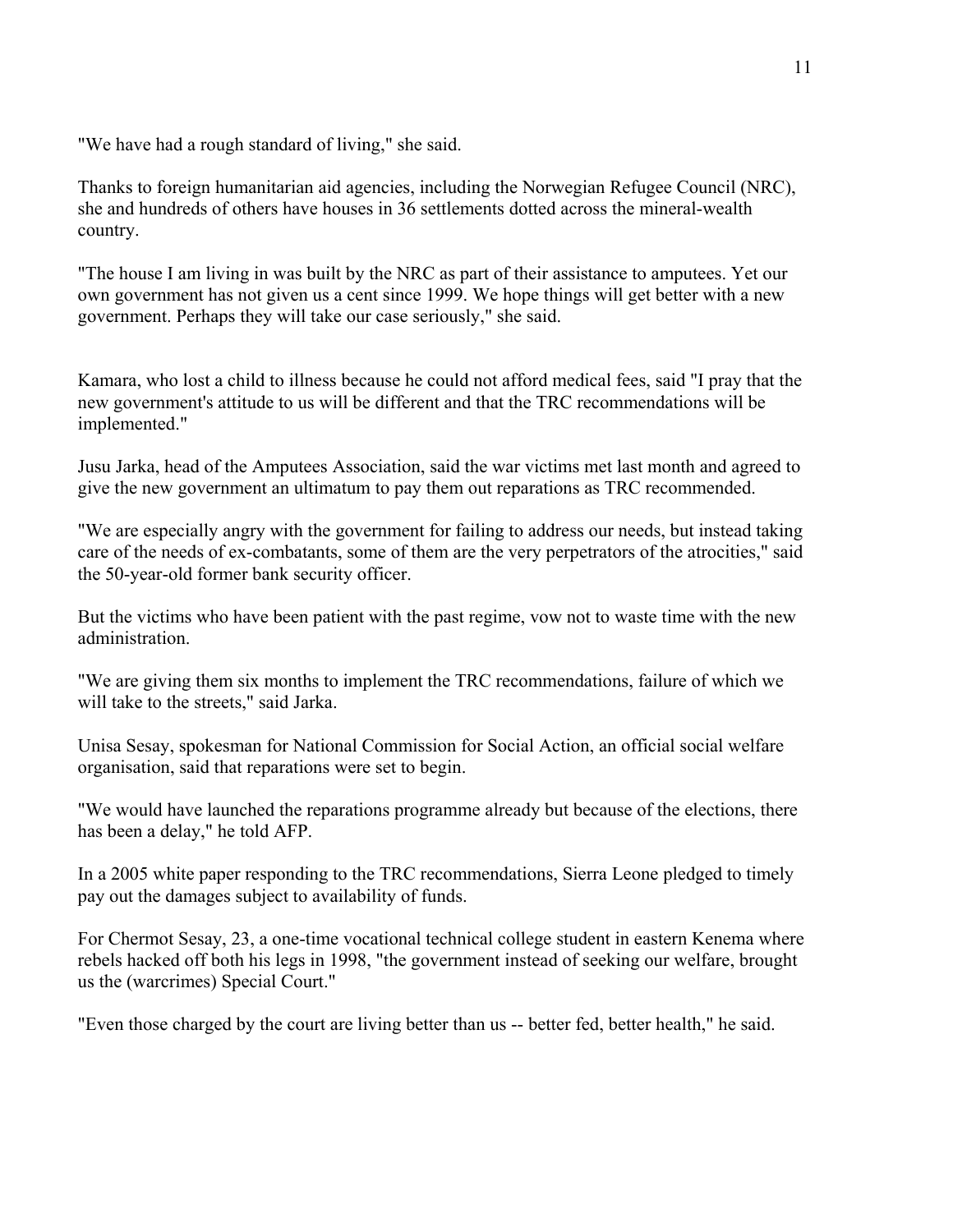

United Nations Mission in Liberia (UNMIL)

# **UNMIL Public Information Office Media Summary 6 September 2007**

*[The media summaries and press clips do not necessarily represent the views of UNMIL.]*

# **International Clips on Liberia**

*There were no relevant stories on Liberia in the international media today.*

# **International Clips on West Africa**

**AP** 09/06/2007 08:44:21 **Sierra Leone runoff due Saturday**  By CLARENCE ROY-MACAULAY

FREETOWN, Sierra Leone - Sierra Leonean choose a president this weekend, a crucial measure of the diamond-rich country's prospects for stability following a 10-year war, voting after a campaign that saw clashes among political rivals. Despite the clashes, the shadow of violence has largely has faded and the election issues that resonated loudest were corruption and unemployment \_ especially among restless youth who include ex-combatants and one-time child soldiers. Saturday's runoff pits opposition leader Ernest Bai Koroma, 54, against current Vice President Solomon Berewa, 69. In the initial voting on Aug. 11, the first presidential race since peacekeepers withdrew two years ago, both men fell short of winning the required 55 percent of the needed to avoid a second

# **Sierra Leone women want guaranteed seats after poor election showing**

By Susan Njanji

FREETOWN, Sept 5, 2007 (AFP) - Women in Sierra Leone are seeking a Constitutionally guaranteed 30 percent quota in all political and public Offices after a poor showing at elections two weeks ago. They are incensed that despite having rigorously lobbied political parties, only 16 out 112 lawmakers elected to the new parliament last month were women. But the seven political parties competing in the electoral race nominated only 64 women out of a total of 566 parliamentary candidates.

# **Sierra Leone's pre-election joint peace rally under threat**

FREETOWN, Sept 6, 2007 (AFP) - A much-billed peace rally planned by Sierra Leone's rival parties for Thursday, ahead of a presidential election, hung in doubt after the opposition said it would boycott it due to unfulfilled demands. After days of violent inter-party clashes left dozens injured in the run-up to Saturday's conclusive round of voting, the opposition All People's Congress (APC) and ruling Sierra Leone People's Party (SLPP) candidates signed a pact pledging violence-free elections.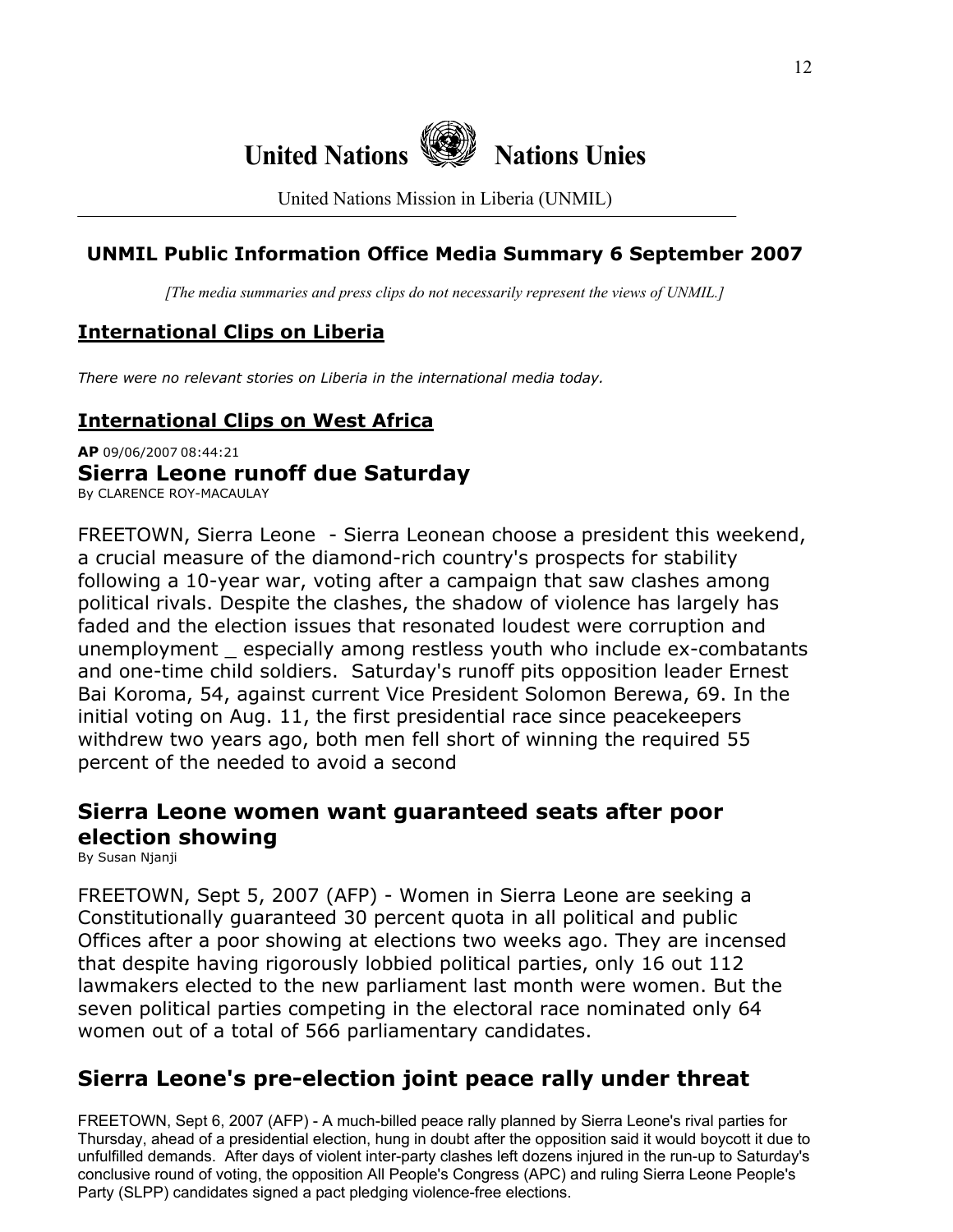#### **Local Media – Newspaper**

#### **Armed Robbery Increases as Police and UNMIL Launch Operation**

*(Heritage, The News, New Vision, Liberian Express, New Democrat, The Analyst)* 

- The Liberian National Police (LNP) in collaboration with its partners has launched "Operation Moonlight" to combat crimes in the country.
- Deputy Inspector General for Operations, Col. Gayflor Tarpeh indicated that the operation would involve a large number of UNMIL military and police personnel as well as LNP officers.
- Colonel Tarpeh said the launch of the operations comes in the wake of the increase in armed robbery. Speaking during UNMIL weekly press briefing on Wednesday, the Deputy Inspector of the Police for Operations said the latest crime statistics for the month of August depicts a continuous rise in the number of armed robbery cases.

#### **Former Ruling Party Executives Split over Taiwan-Africa Forum**

*(Daily Observer, The Inquirer and New Democrat)* 

• The Legislative Caucus of the National Patriotic Party on Wednesday warned two officials of the party against traveling to Taiwan. The Caucus through two of its members, Representatives George Mulbah of Bong County and Saah Gbollie of Margibi County threatened to take legal action against the Party's Secretary General and Chairman if necessary, to stop them from leaving the country to attend a meeting they claimed would be a violation of the one China Policy. The two lawmakers think the travel of John Whitfield and Theophilus Gould to Taiwan would undermine attempts to remove several partisans of the party from the UN travel ban list.

#### **President Asks Dismissed Maritime Commissioner to Hang on**

*(The Informer and The Analyst)* 

- A week following the dismissal of John Morlu as Maritime Commissioner, President Ellen Johnson-Sirleaf has asked that he hangs on to his post as Commissioner of the Bureau of Maritime Affairs pending the appointment of a new Commissioner for the Bureau. The President a week ago carried out a reshuffle in government and named Counsellor John Stewart as Commissioner of the Bureau of Maritime.
- She however withdrew the nomination of Stewart and subsequently dismissed him as Deputy Commissioner for Legal Affairs following reports that he was undergoing investigation on charges of financial improprieties and disbarment from the bar in Washington DC, the United States.

#### **Local Media – Radio Veritas** *(News monitored today at 9:45 am)*

#### **New Chinese Envoy to Liberia Presents Letter of Credence**

- Presenting his Letter of Credence to President Ellen Johnson Sirleaf yesterday, the new Chinese Ambassador to Liberia Zhou Yu Zhou said that China-Liberia ties have grown very rapidly since the resumption of diplomatic relations between the two Countries, noting that under the new democratic leadership of Liberia, President Sirleaf has made progress to promote peace and stability in Liberia especially in the area of national reconciliation, social and economic development.
- For her part, President Sirleaf indicated that Liberia recognizes the meaningful contribution that China has made and that Liberia respects the one-China Policy.  *(Also reported on Truth FM, Star and ELBC Radio)*

#### **Government Discounts Claims by Alleged Coup Plotter**

- A statement issued by the Government of Liberia described as "grossly distorted" claims by the former Armed Forces of Liberia Colonel Andrew Dorbor that he was forced to lie that some persons were plotting to overthrow the Government.
- The statement read by Information Minister Laurence Bropleh yesterday noted that Col. Dorbor was arrested in the Ivory Coast and brought to Liberia by a high Ivorian